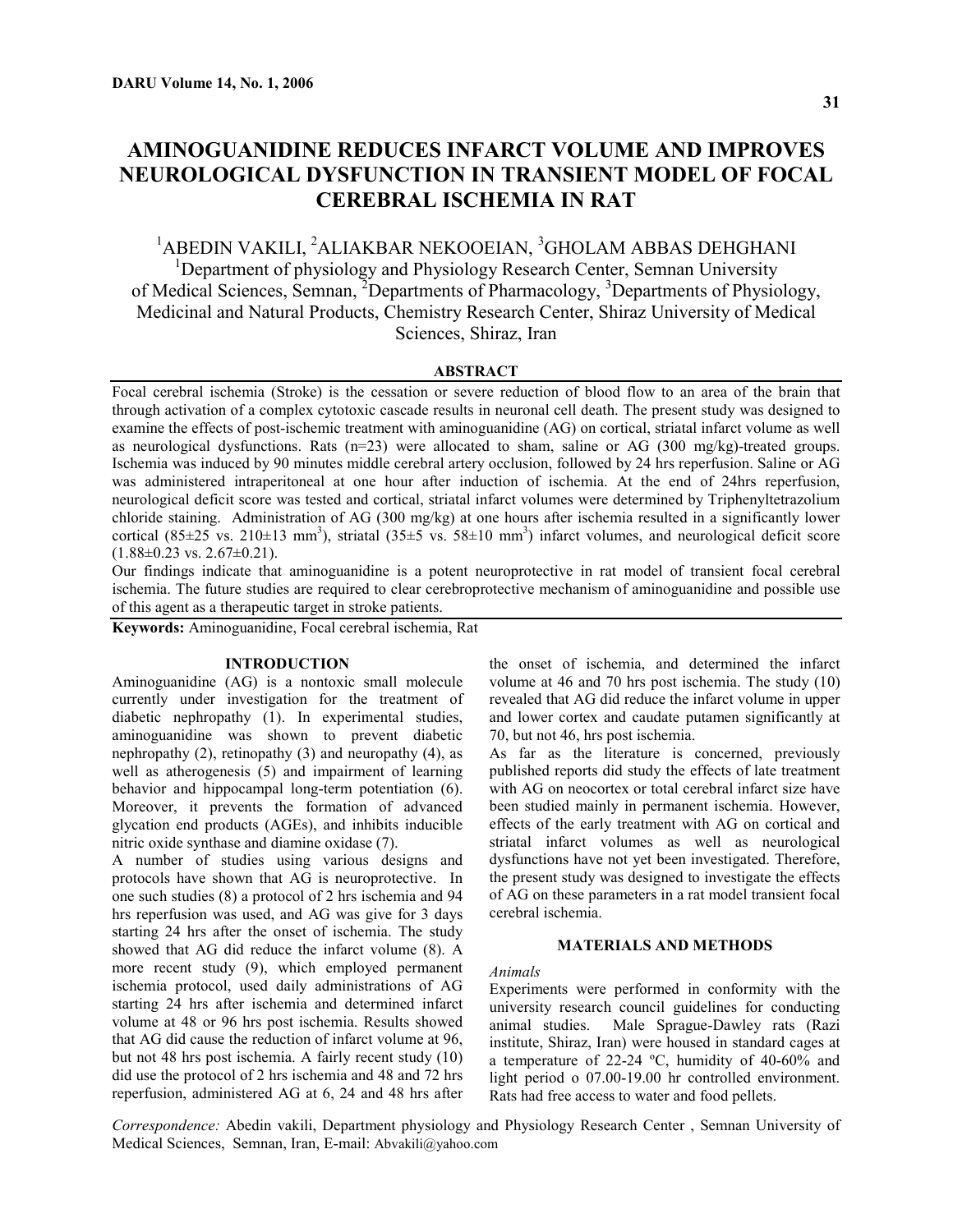### *Instrumentation and surgical procedures*

Rats (285-350 g) were anesthetized with intraperitoneal (ip) injection of chloral hydrate (400 mg/kg). Trachea was intubated through the mouth to prevent animal's asphyxia and hypoxia. The right femoral artery cannulated for continuous recording of blood pressure and removal of blood samples for blood gas analysis. Afterwards, as reported previously (11), under an operation microscope, right common carotid artery (CCA) and external carotid artery (ECA) was exposed, and carefully dissected free from vagus nerve and surroundings. The internal carotid artery (ICA) was then dissected to the level petrigopalatine artery (PA). Then PA was ligated, a silk thread placed loosely around the ECA stump, and CCA and ICA were occluded temporarily with a microvascular clip. A small incision was then made on ECA, and the Poly-L-Lysine-coated nylon (3-0) thread was passed through it. While holding the thread around ECA tightly to prevent bleeding, the microvascular clip on ICA was removed, and the nylon thread carefully and slowly pushed forward through ICA. Depending on weight, an advance for 20-22 mm from CCA bifurcation placed the tip of nylon thread at the beginning of anterior cerebral artery, resulting in the occlusion of middle cerebral artery (MCA, Fig 1). Rectal temperature was measured by a thermometer and maintained at 37±0.5ºC throughout the experiment by a heating lamp.



**Figure 1.** Schematic representation of rat brain arteries and nylon thread used to make middle cerebral artery occlusion and induce of focal cerebral ischemia.

LCCA= Left common carotid artery, RCCA= Right common carotid artery, ECA=External carotid artery, ICA=Internal carotid artery, PA= Pterygopalatine artery, MCA= Middle cerebral artery, BA=Basilar artery

# *Experimental design*

Rats  $(n = 23)$  were randomly assigned to three groups. The first group was a sham (n=6) receiving no vehicle or drug. The second group (n=9) was MCA occluded rats receiving an ip injection (1ml/kg) of normal saline as the vehicle. The third group (n=8) was MCA occluded rats receiving an ip injection of 300 mg/kg AG (Sigma Chemicals, UK) after one hours of MCA occlusion, 30 minutes before the start of reperfusion phase.

#### *Experimental protocol*

All of the surgical procedures and blood sampling, except MCA occlusion, were performed on sham operated group. After recuperation from surgical stress, a measurement of blood pressure was made and a blood sample was withdrawn for the assessment of blood pH and gases. Ten minutes later, in the second and the third groups, ischemia phase (90 minutes) was induced by occluding MCA using intraluminal nylon thread method(11). One hour after initiation of ischemia phase, animals received saline (1 ml/kg, ip) or AG (300 mg/kg, ip). Ninety minutes after induction of ischemia, the reperfusion phase (24 hrs) was started by removal of the nylon thread from MCA. Ten minutes after the start of reperfusion phase, an arterial blood pressure was recorded and a blood sample was withdrawn for the measurement of blood glucose, pH and gases. Animals were kept in a warm place until recovered from anesthesia, then each one was kept in a single cage for 24 hours reperfusion phase, after which neurological deficit test was performed. Animals were then sacrificed, and their brains collected for determination of infarct volumes.

# *Evaluation of neurological deficits*

Evaluation of neurological deficits was performed using five point scoring system as described (12). Accordingly scoring were performed as follows; normal motor function  $= 0$ , flexion of contralateral torso or forelimb upon lifting by tail or failure to extend forepaw when suspend vertically  $= 1$ , circling to the contralateral side but have normal posture at rest  $= 2$ , loss of righting reflex  $= 3$ , and no spontaneous motor  $\text{activity} = 4.$ 

#### *Measurement of infarct volume*

Rats' brains were cleansed gently and immersed at 4 °C cold saline for 5 minutes. They were then sectioned coronally into six 2-mm thick slices using a Brain Matrix. Afterwards, slices were immersed in 2% Triphenyltetrazolium chloride solution (Sigma Chemicals, UK), and kept at  $37^{\circ}$ C in a water bath for 15 minutes. The slices were then transferred to 10% buffered formalin (Merck, Germany). Twenty-four hour later, slices were photographed using a digital camera connected to a computer (Cannon, Japan; Figure 2).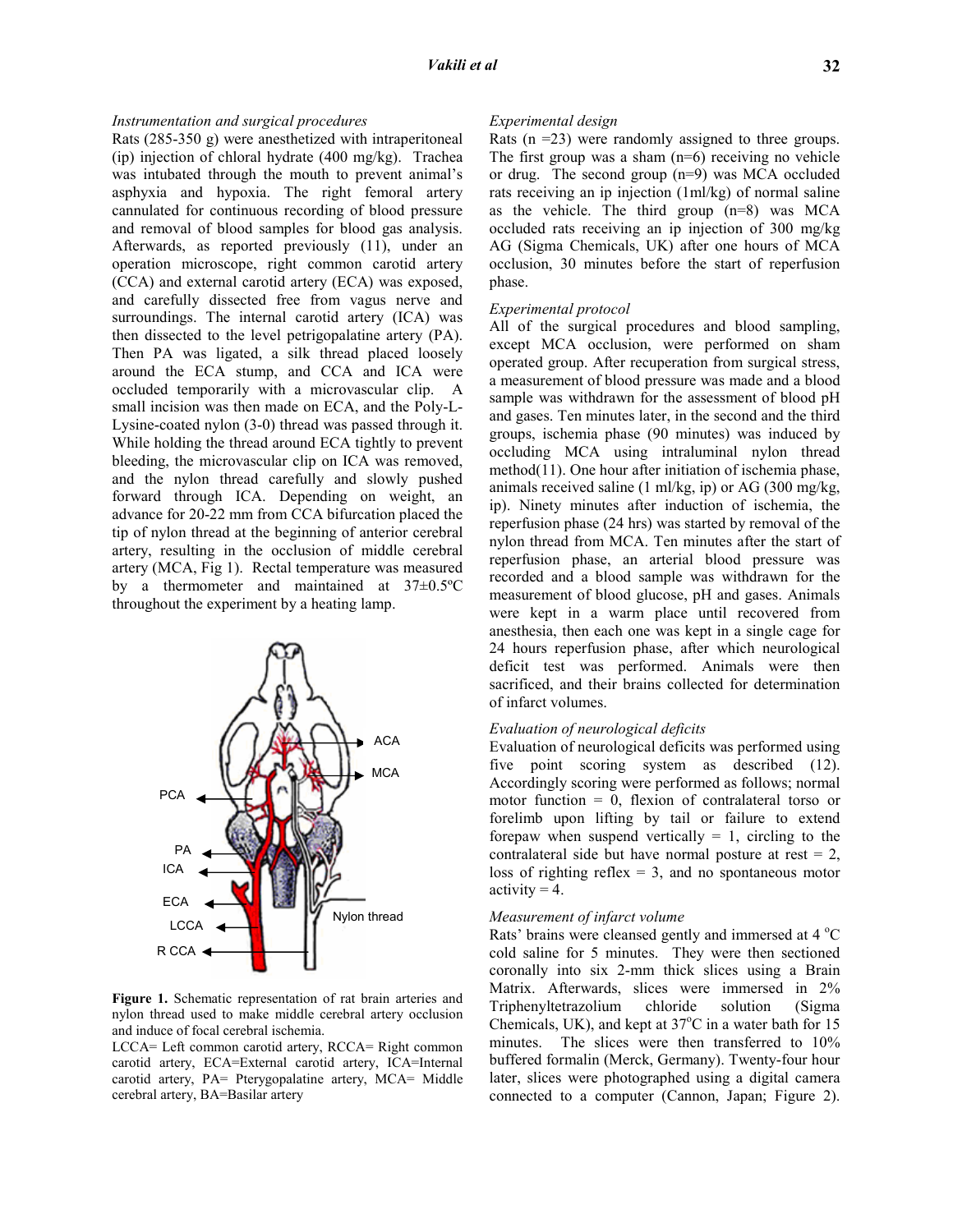Infarct areas were measured (in  $mm<sup>2</sup>$ ) using an Image Analyzer Software (NIH Image Analyzer). The infarct volume  $(mm<sup>3</sup>)$  of each slice was calculated by multiplying infarct area and its thickness (2-mm). The total infarct volume of each brain was then calculated as the sum of the infarct volumes of the six brain slices. Since brain edema might significantly affect the accuracy of infarct estimation (13, 14), the infarct volumes were corrected for brain edema using the following formula (13):

*Corrected infarct volume = Left hemisphere volume (non-ischemic hemisphere) – (Right hemisphere volume (ischemic hemisphere) – Measured infarct volume).* 

## *Statistical analysis*

Data are presented as Mean±SEM. Infarct volumes were compared using Student's t-test. Neurological deficit scores and physiological parameters such as MAP,  $PaCO<sub>2</sub>$ ,  $PaO<sub>2</sub>$ , blood pH and glucose levels were analyzed using Mann-Whitney Rank Sum Test. Statistical significance was set at  $P < 0.05$ .

#### **RESULTS**

There were no significant differences between physiological variables, including MAP,  $PaCO<sub>2</sub>$ ,  $PaO<sub>2</sub>$ , blood pH and glucose levels from rats subjected to sham-operation, MCAO receiving saline or AG (table 1). The sham-operated rats did not have cortical or striatal infarct volumes (Fig 2A), whereas in salinetreated group these volumes were  $210\pm13$  mm<sup>3</sup> and  $58\pm10$  mm<sup>3</sup>, respectively (Fig 2B). Relative to vehicletreated group, the AG-treated group had a significantly lower cortical (85 $\pm$ 25 mm<sup>3</sup>) and striatal (35 $\pm$ 5 mm<sup>3</sup>) infarct volumes (Fig 3A and 3B).

While the neurological deficit scores of sham-operated rats was zero, in AG–treated group this score (Fig 3C) was 1.88±0.23, which was significantly lower than that of saline-treated group  $(2.67 \pm 0.21)$ .

#### **DISCUSSION**

The aim of this study was to evaluate the neuroprotective effects of AG on the early stage ischemic damage and neurological deficit in a rat model of transient focal cerebral ischemia. Transient focal cerebral ischemia of the MCA was induced in rat by an intraluminal filament, a

reliable and highly reproducible method which is routinely used in our laboratory (11)

We found that treatment with AG, given one hour after induction of ischemia, resulted in reductions of 60% and 40% in cortical and striatal infarct volumes, respectively. This finding is in agreement with previous observations that AG significantly reduced infarct volume when given at 60 minutes (88%) and 120 minutes (85%) after permanent focal cerebral ischemia in rat (15).

The protective effect of AG in this study cannot be related to changes in arterial pressure, blood gases, rectal temperature, since these parameters which were carefully monitored were not significantly different among the three groups. Moreover, the protection exerted by AG cannot be related to its effects on cerebral blood flow because previous study has demonstrated that AG does not affect resting cerebral blood flow (16). Moreover, it is shown that AG partially inhibits the inducible isoform of Nitric Oxide Synthase (iNOS), and by this maechanism might have neuroprotection action.(17) However, it is unlikely that the reduction in the infarct size by AG was related to iNOS inhibition in this study, because, it has been demonstrated that iNOS expression does not increase during the first 24 hours after the onset of ischemia (18). In this study, aminoguanidine was administered one hour after initiation of ischemia and infarct volume was measured 24 hours after ischemia, before iNOS protein was increased. Thus, it is likely that the observed neuroprotective effects of AG in this study is related to other effects of AG.

Another likely mechanism of neuroprotective actions of AG might be its free radical scavenging or antioxidant capabilities. In vitro studies have demonstrated that AG scavenges free radicals such as  $H_2O_2$  and peroxynitrite in vitro (19), and prevents formation of hydroxyl radical and inhibits peroxidation of lipids and oxidant-induced apoptosis (20). Since, free radicals and apoptosis are believed to play an important role in brain ischemic injuries (21, 22), some of the neuroprotective effects of AG might be justified.

Moreover, part of neuroprotection offered by AG might also be related to its ability to inhibit diamine oxidase (15), an enzyme that participates in the degradation of histamine and polyamines (23). The terminal oxidative deamination of polyamines by diamine oxidase leads to production of toxic aldehydes (23), which could potentially contribute to cerebral ischemic damage. Because increased polyamine synthesis and degradation begins early after an ischemic insult (24), it is likely that inhibition of diamine oxidase contributes to the protective effect of AG.

Another mechanism by which AG caused neuroprotection might be inhibition of polyamine oxidase (PAO). The inhibition of this enzyme caused reduction of a toxic by-product, 3-aminopropanal which results in neuroprotection of ischemic brain damage (25).

It was also shown that administration of AG significantly improved neurological deficits after 90 min ischemia and 24 hours reperfusion in rat. More importantly, in the present study a relationship between the decreased brain damage and improvements of neurological deficits that associated with MCA occlusion was demonstrated. Although, there is no information about the early effect AG treatment on the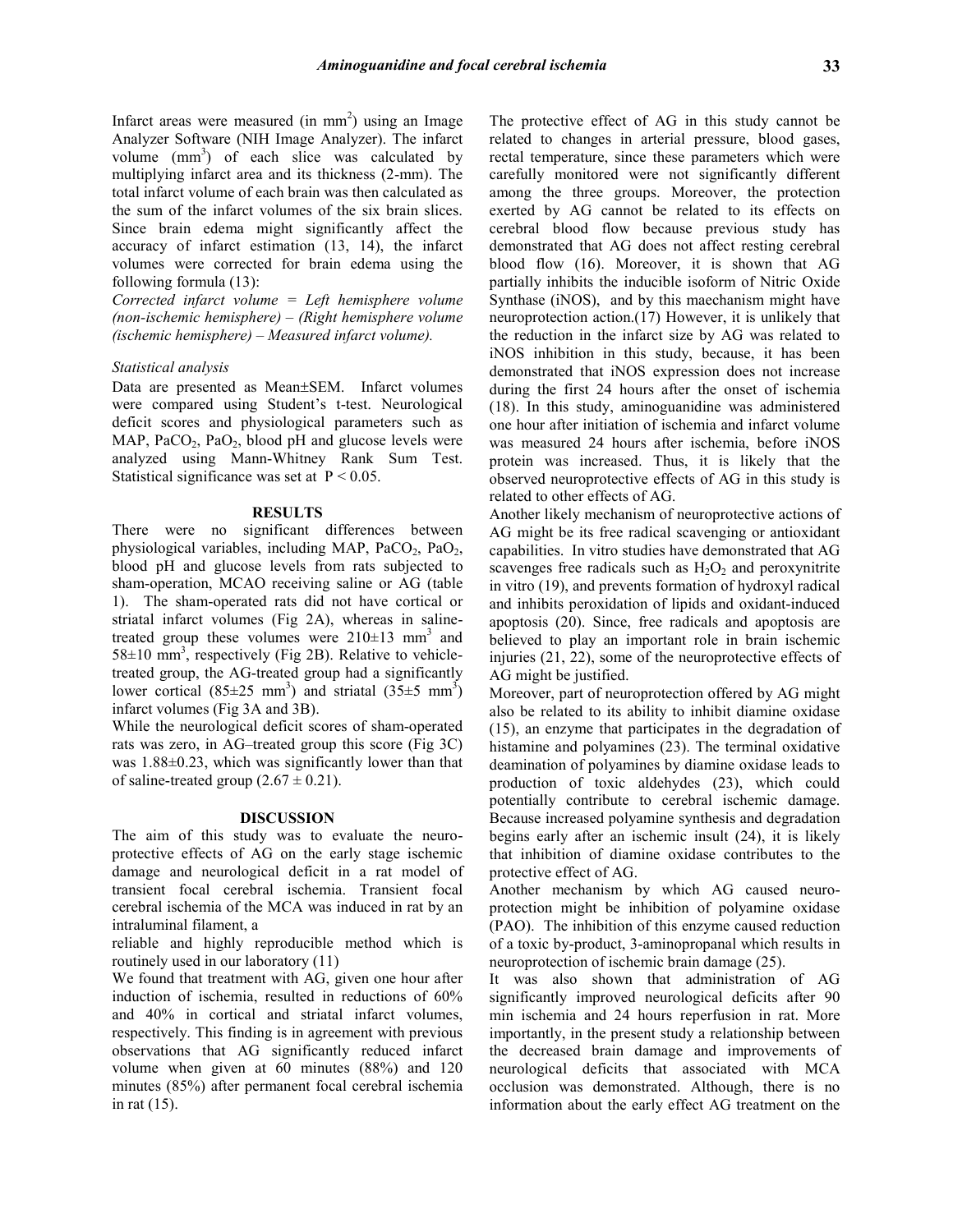| Variables   | <b>Sham</b>     | 10 min before MCAO |                 | 10 min after MCAO |                 |
|-------------|-----------------|--------------------|-----------------|-------------------|-----------------|
|             |                 | <b>Saline</b>      | AG              | <b>Saline</b>     | AG              |
| <b>PH</b>   | $7.35 \pm 0.02$ | $7.34 \pm 0.03$    | $7.28 \pm 0.02$ | $7.30 \pm 0.04$   | $7.26 \pm 0.03$ |
| $P_aCO2$    | $35 \pm 6$      | $36 \pm 7$         | $40 \pm 2$      | $36 \pm 3$        | $38 \pm 5$      |
| $P_aO2$     | $78 + 7$        | $82 \pm 4$         | $79 \pm 3$      | $78 \pm 6$        | $80 \pm 20$     |
| MAP         | $94\pm 5$       | $91 \pm 7$         | $97 \pm 7$      | $90 \pm 9$        | $90 \pm 4$      |
| (BG, mg/dl) | $151 \pm 12$    | $213 \pm 19$       | $192 \pm 26$    | $197 \pm 17$      | $160 \pm 24$    |

Table 1. Values are mean  $\pm$  SEM. Mean arterial pressure (MAP, mmHg), pH, PaCO<sub>2</sub> (mmHg), PaO<sub>2</sub> (mmHg) and Blood glucose (BG, mg/dl) in sham-group, and rats with middle cerebral artery occlusion receiving 1 ml/kg normal saline or 300 mg/kg aminoguanidine(AG) at 10 minutes before and 10 minutes after middle cerebral artery occlusion.



**Figure 2.** Photographs illustrating the Coronal sections of rat brain with TTC staining, after 90 min MCAO and 24 hours reperfusion, in which red color is normal area and white color is infarct area. Colorless region corresponds to occluded MCA territory. A. Sham group, B. Saline-treated group and C. AG - treated group.



**Figure 3.** A. Cortical infarct volume, B. Striatal Infarct volume and C. neurological deficit score of rats receiving saline or AG at dose 300 mg/kg at 60 min after ischemia. Values are mean ± SE for each group. \* denotes significant difference from saline group  $(p<0.05)$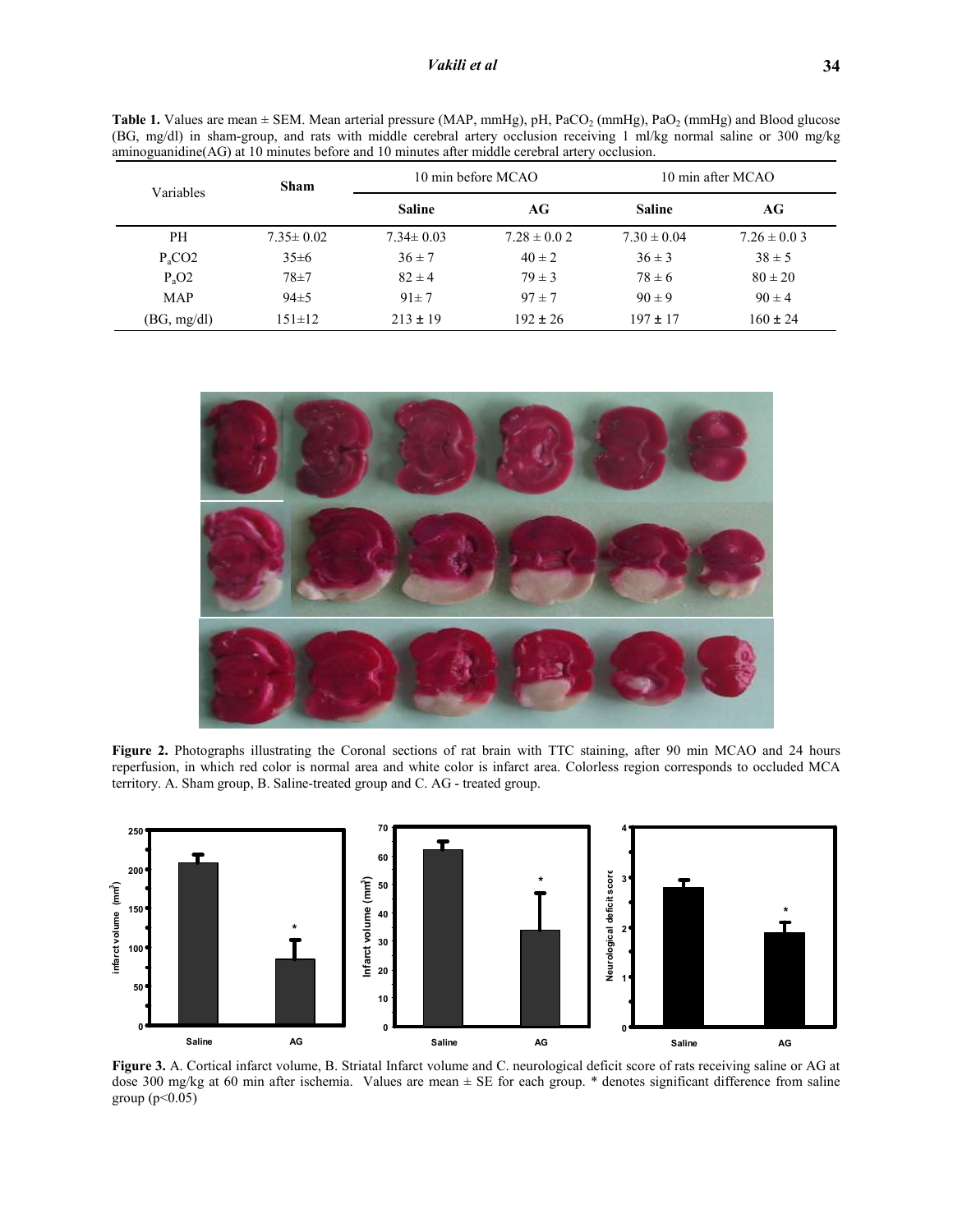neurological deficits but delayed treatment with AG, 24 hours after ischemia, led to significant improvement in neurological deficits as well as adecrease in cerebral infarct volume under permanent MCA occlusion (9).

In conclusion, present study shows that aminoguanidine has protective effects in rat model of focal transient cerebral ischemia induced by occlusion of middle cerebral artery. These findings should be taken as an evidence supporting validity of aminoguanidine as a therapeutic potential in the early stages of cerebral ischemia. Therefore, more experimental and clinical studies are required to elucidate the cerebroprotective mechanisms and likely therapeutic indications of aminoguanidine.

## **ACKNOWLEDGMENTS**

The authors cordially appreciate Dr Iraj Bemana for valuable advices on the method of middle cerebral artery occlusion. We are also grateful to Dr Mojtaba Zaarei of Oxford University, UK, for providing us with the drugs. This work was financially supported (grant No 83-2375) by Vice Chancellor for Research & Medicinal & Natural Products Chemistry Research Center of Shiraz University of Medical Sciences, Shiraz, Iran.

# **REFERENCES**

- 1. [Abdel-Rahman E, Bolto WK. Pimagedin: a novel the](mailto:Abvakili@yahoo.com)rapy for diabetic nephropathy. Expert Opin Investig Drugs. 2002; 11:565-74.
- 2. Taguchi T., Miyoshi H, Sugiura M., Takeuchi M., Yanagisawa K, Watanabe Y, Miwa I, Makita Z. A glycation inhibitor, aminoguanidine and pyridoxal adduct, suppresses the development of diabetic nephropathy. International congress series 2002; 1245: 435-437.
- 3. Hammes HP, Martin S, Federlin K, Geisen K, Brownlee M. Aminoguanidine treatment inhibits the development of experimental diabetic retinopathy. Proc Natl Acad Sci USA 1991; 88: 11555-8. Erratum in: Proc Natl Acad Sci USA 1992; 89: 9364.
- 4. Yagihashi S, Kamijo M, Baba M, Yagihashi N, Nagai K. Effect of aminoguanidine on functional and structural abnormalities in peripheral nerve of STZ-induced diabetic rats. Diabetes 1992; 41: 47-52.
- 5. Panagiotopoulos S, O'Briean RC, Bucala R, Cooper ME, Jerums G. Aminoguanidine has an anti-atherogenic effect in the cholesterol-fed rabbit. Atherosclerosis 1998; 136: 125-131.
- 6. Mori K, Togashi H, Ueno K-I, Matsumoto M, Yoshioka M. Aminoguanidine prevented the impairment of learning behavior and hippocampal long-term potentiation following transient cerebral ischemia. Behavioral Brain research 2001; 120: 159-168.
- 7. Nilsson BO. Biological effects of aminoguanidine: an update. Inflammation Research 1999; 48 : 509-15.
- 8. Zhang F, Robyn M, Casey BS, Ross ME, Iadecola C. Aminoguanidine ameliorates and L-arginine worsens brain damage from intraluminal middle cerebral artery occlusion. Stroke 1996; 27: 317-323.
- 9. Nagayama M, Zhang F, Iadecola C. Delayed treatment with aminoguanidine decreases focal cerebral ischemic damage and enhances neurologic recovery in rats. J. Cerebral Blood Flow Metab. 1998; 18:1107-13.
- 10. Cash D, Beech JS, Rayne RC, Bath PM, Meldrum BS, Williams SC. Neuroprotective effect of aminoguanidine on transient focal ischaemia in the rat brain. Brain Res. 2001; 29: 91-103.
- 11. Vakili A, Nekooeian AA, Dehghani GA. L-NAME and 7-nitroimmidazole reduces brain injuries in transient focal cerebral ischemia in rat. Iran J of Med Sci 2004, 29 : 109-115
- 12. Vakili A, Kataoka H, Plesnila N. Role of arginine vasopressin V1 and V2 receptors for brain damage after transient focal cerebral ischemia. J. Cerebral Blood Flow Metab. 2005; 25, 1012-1019.
- 13. Swanson RA, Morton MT, Tsao-Wu G, Savalos RA, Davidson C, Sharp FR. Semiautomated method for measuring brain infarct volume. J. Cerebral Blood Flow Metab. 1990; 10: 290-3.
- 14. Brint S, Jacewicz M, Kiessling M, Tanabe J, Pulsinelli W. Focal brain ischemia in the rat: methods for reproducible neocortical infarction using tandem occlusion of the distal middle cerebral and ipsilateral common carotid arteries. J. Cerebral Blood Flow Metab. 1988; 8: 474-85.
- 15. Cockroft KM, Meistrell M, Zimmerman GA, Risucci D, Bloom O, Cerami A, Tracey KJ. cerebroprotective effects of aminoguanidine in a rodent model of stroke. Stroke 1996; 27: 1393-8.
- 16. Iadecola C, Zhang F, Xu S, Casey R, Ross ME. Inducible nitric oxide synthase gene expression in brain following cerebral ischemia. J. Cerebral Blood Flow Metab. 1995; 15:378-84.
- 17. Wolff DJ, Lubeskie A. Aminoguanidine is an isoform-selective, mechanism-based in activator of nitric oxide synthase. Arch Biochem Biophys. 1995 ; 316:290-301
- 18. Iadecola C, Zhang F, Casey R, Nagayama M, Ross ME. Delayed reduction of ischemic brain injury and neurological deficits in mice lacking the inducible nitric oxide synthase gene. J Neurosci. 1997; 17:9157-64.
- 19. Yildiz G, Demiryurek AT, Sahin-Erdemli I, Kanzik I. Comparison of antioxidant activities of aminoguanidine, methylguanidine and guanidine by luminol-enhanced chemiluminescence. Br J Pharmacol. 1998; 124: 905-10.